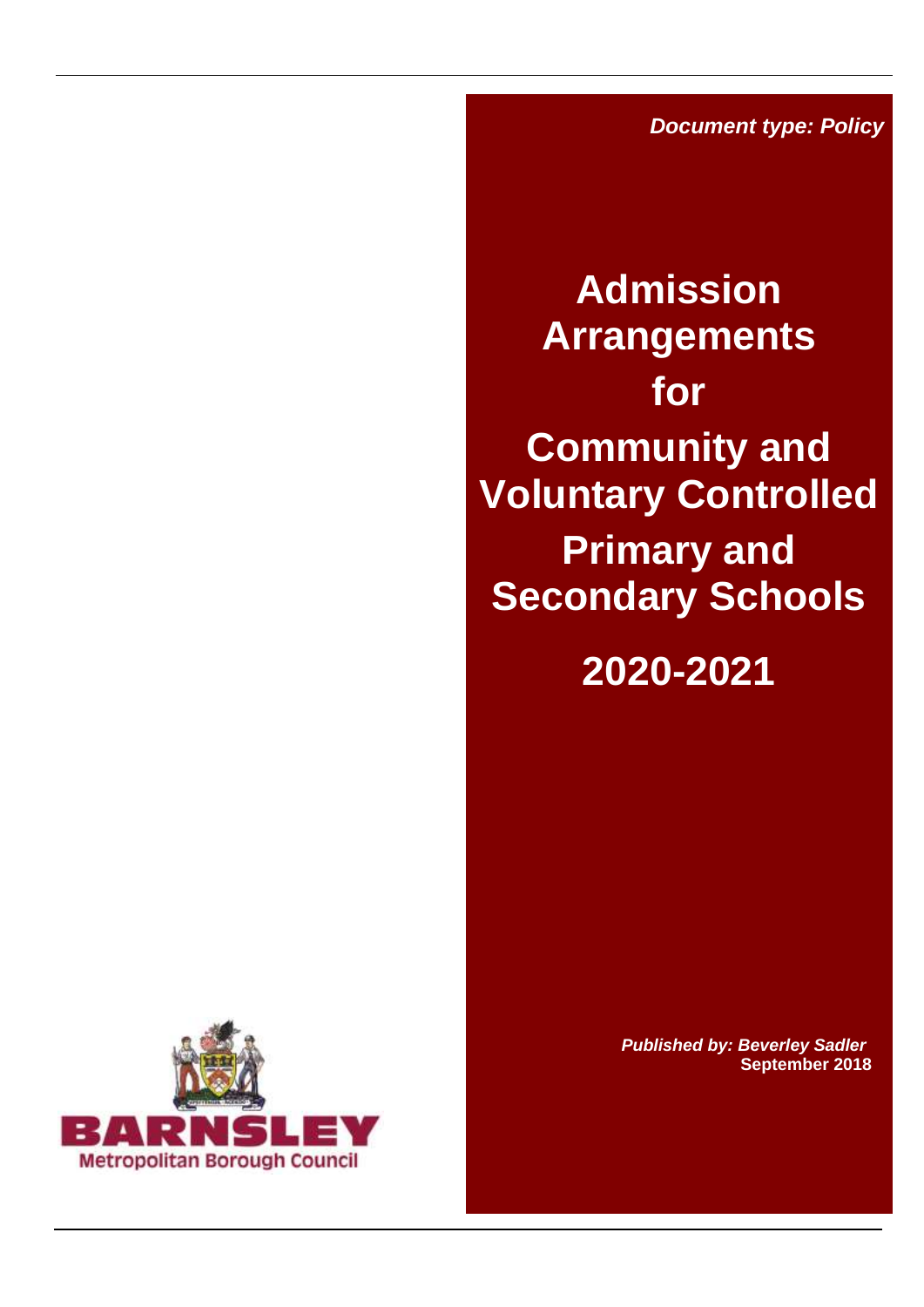# **CONTENTS**

|             | <b>Introduction</b>                                                               | 4       |
|-------------|-----------------------------------------------------------------------------------|---------|
| A           | Date of Admission to Primary and Secondary<br>schools                             | 5       |
| B           | <b>Deferred Entry to Primary Schools</b>                                          | 5       |
| $\mathbf C$ | <b>Summer Born Children</b>                                                       | 6       |
| D           | <b>Admission of Children Outside their Normal Age</b><br><b>Group</b>             | 6       |
| Е           | <b>Children of UK Service Personnel</b>                                           | 6       |
| F           | <b>Oversubscription Criteria</b>                                                  | 7       |
| G           | <b>Expressing a Preference for Admission to the</b><br><b>Relevant Year Group</b> | 8       |
| H           | <b>Single Offer of a School Place</b>                                             | $8 - 9$ |
| I           | <b>Late Applications</b>                                                          | 10      |
| J           | <b>Waiting Lists</b>                                                              | 10-11   |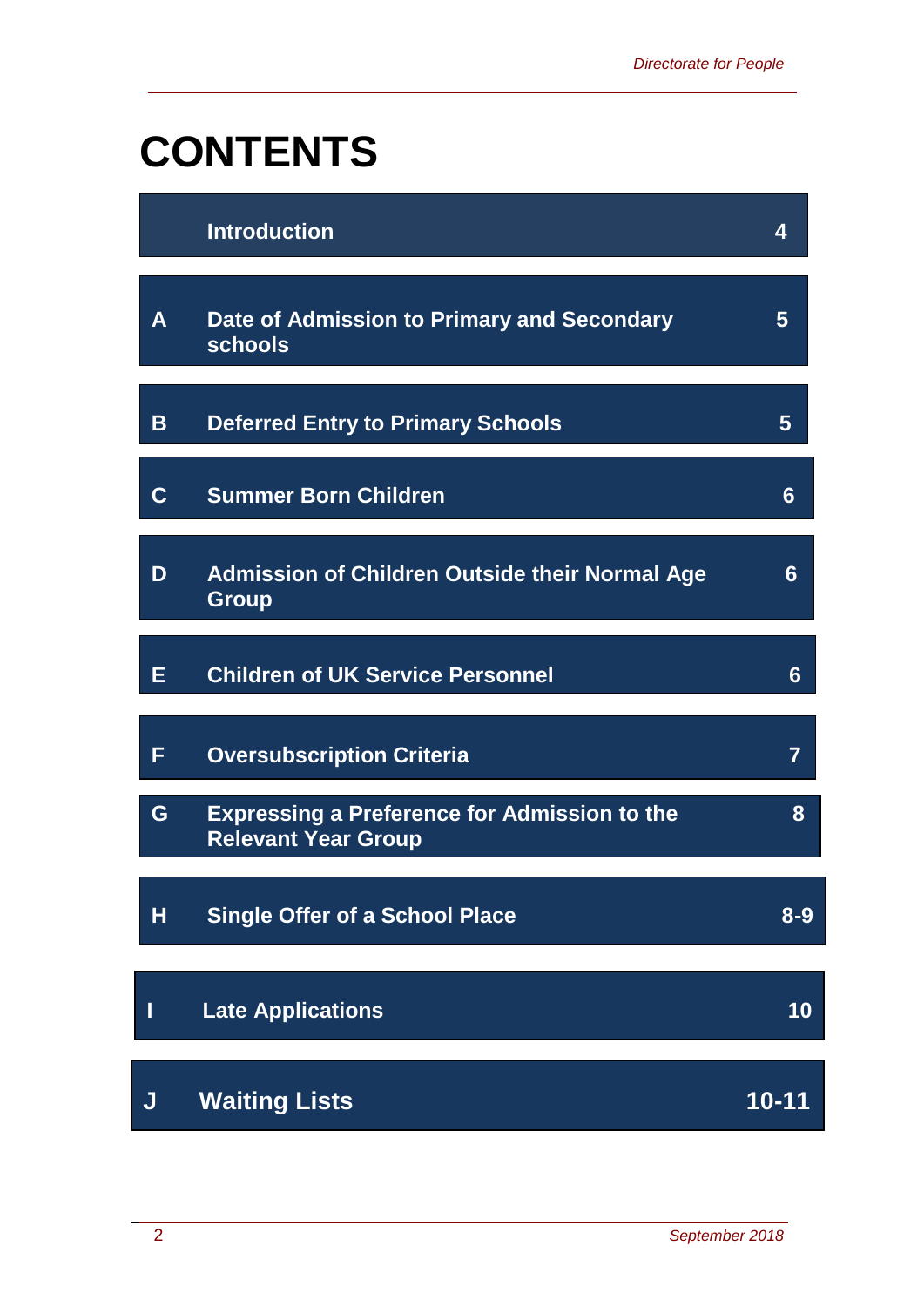| K        | <b>False Information</b>                                                                             | 11        |
|----------|------------------------------------------------------------------------------------------------------|-----------|
| L        | Appeals again the Authority's Decision Not to<br><b>Offer a Place</b>                                | 11        |
| M        | <b>No Common Application Form Received for</b><br><b>Children Resident in Barnsley</b>               | 11        |
| <b>N</b> | <b>Applications for Admission to Schools Outside of</b><br>the Normal Admissions Round               | $12 - 13$ |
| O        | <b>Twice Excluded Pupils</b>                                                                         | 13        |
| P        | <b>Distance Criterion: Tie Break</b>                                                                 | 13-14     |
|          | Annex 1 – Community and Voluntary Controlled Schools                                                 | 15        |
|          | Annex 2 – Timetable for Admission to Primary and<br><b>Secondary Schools</b>                         | 16        |
|          | Annex 3 – Criteria for the Offer of a Single School<br><b>Place in Primary and Secondary Schools</b> | 17        |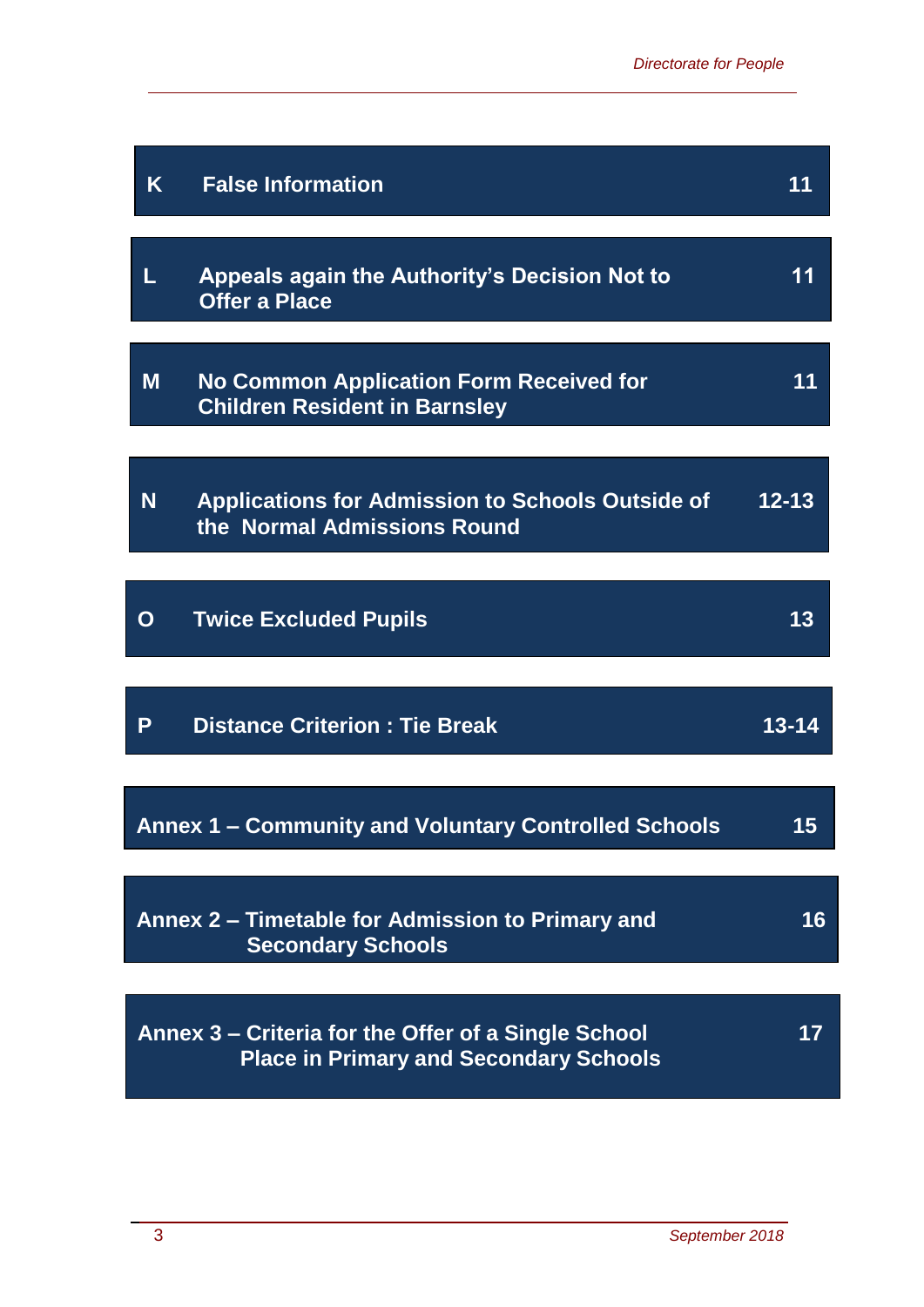#### **Introduction**

Barnsley Authority is the admissions authority for all community and voluntary controlled schools within the administrative area of Barnsley and these admission arrangements only apply to these schools.

A list of schools is provided at Annex 1 with their admission numbers.

Admission to all the Authority's schools is into the Relevant Year Group which is: Reception Year group in primary schools; Year 7 in secondary schools.

Schools are required to admit children up to their admission number in the Relevant year group.

Attendance at a nursery unit attached to a primary school does not guarantee a place at that school.

The Authority does not operate defined communities (catchment areas) or feeder primary schools for allocating places in secondary schools.

Nothing in these arrangements relates to:

- (i) the admission to the sixth form at Penistone Grammar School;
- (ii) voluntary aided schools, trust schools, Academies
- (iii) any school which becomes their own admission authority following the determination of these admission arrangements

The Governing Bodies of these schools are the admission authority for their respective arrangements.

The time table for the normal admissions round is given at Annex 2.

Definition of the normal admission round is the process by which:

a) an application for the admission of a child to a relevant age group at a school is submitted in accordance with the requirements of the scheme:

b)that application is considered by the relevant admission authority for the school in determining, in accordance with the school's admission arrangements, the order of priority in which the application is ranked; and

c) a determination relating to that application is communicated to the parent on the offer day.

<sup>1</sup> The scheme referred to is a scheme adopted by a local education authority to co-ordinate the admissions process. Details of the scheme to be adopted in Barnsley is contained in the document: Co-ordinated scheme for the Admission Arrangements for pupils to Primary and Secondary Schools 2020-2021.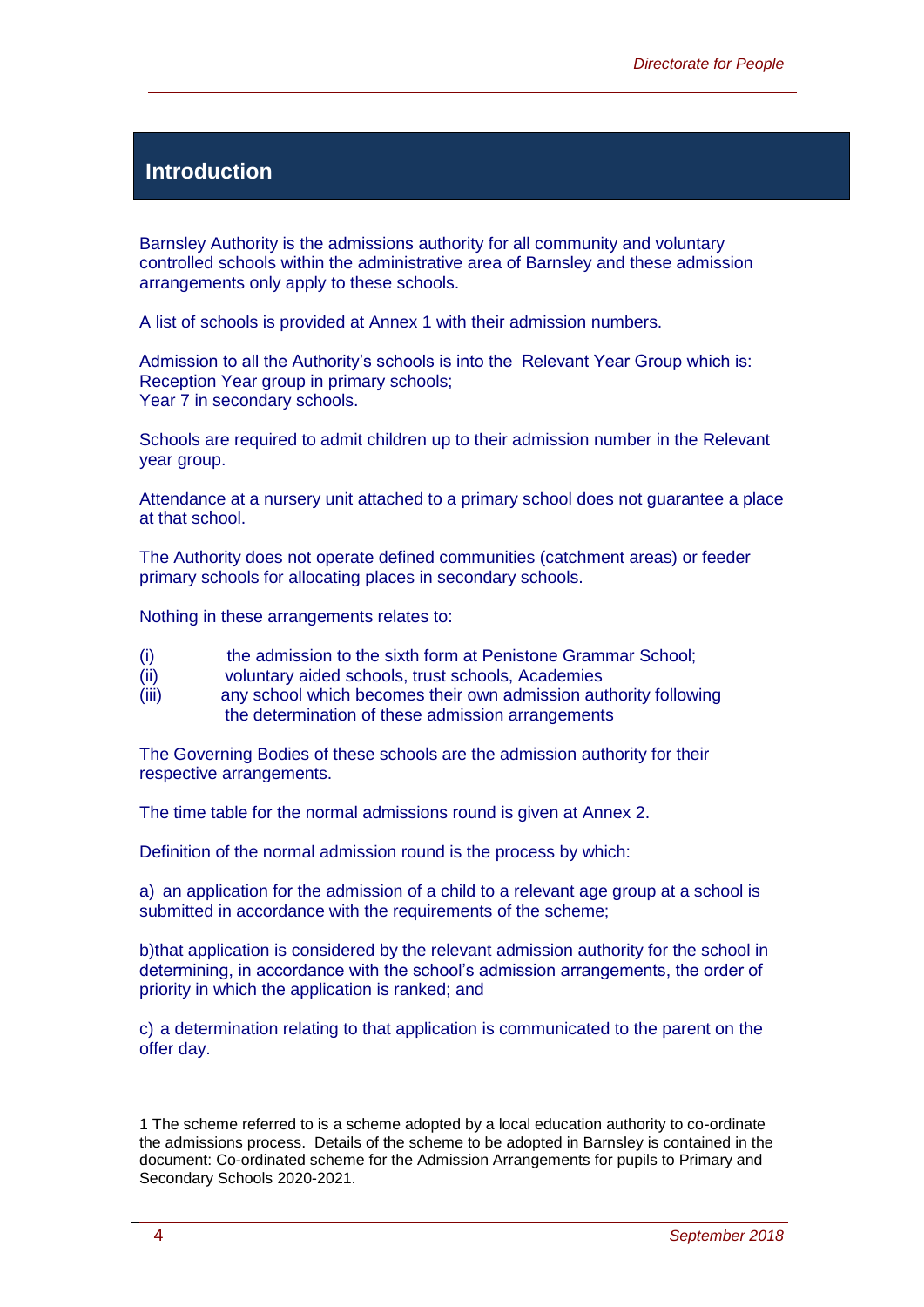#### **A Date of Admission to Primary and Infant Schools**

Although the law does not require children to be admitted to school until the beginning of the term following their fifth birthday, (compulsory school age), the School Admissions Code makes provision for all children to be admitted to school in the September following their 4th birthday.

Parents will be able to access this entitlement through one of the following options.

Option 1 Full-time in the Reception Year from 1 September following the child's 4th birthday. Option 2 Part-time in the Reception Year from 1 September following the child's fourth birthday. Option 3 Part-time in an early years setting.

#### **B Deferred Entry to Primary Schools**

- 1 Where the Authority offers a place at a primary or infant school, a parent who accepts that school place can defer entry to that school until the term after the child's fifth birthday.
- 2 There may be Spring and Summer Term admissions as a result of parents who have deferred their child's entry.
- 3 The deferred place at that school will be held for that child and will not be available to be offered to another child.
- 4 The deferred place must be taken up during the same school year for which the offer of the place was made and accepted.
- 5 Entry to a school cannot be deferred to:
	- a) the next academic year; or
	- b) beyond the beginning of the term following the child's fifth birthday.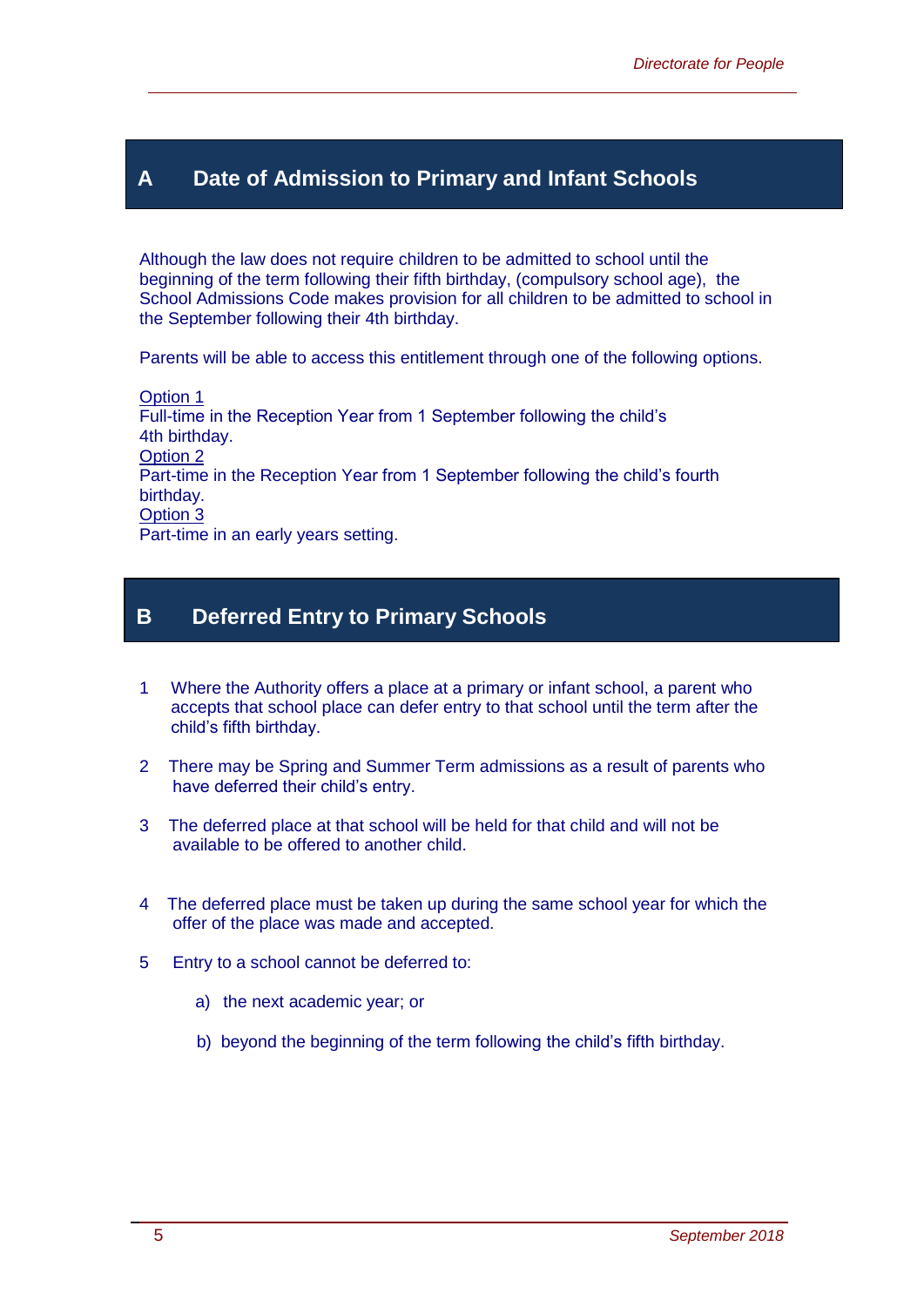#### **C Summer Born Children**

- 1 Parents of summer born children, (those born from 1 April to 31 August) can request that their child delays entry to Reception year group for a year.
- 2 The child would then be admitted into Reception Year group in the following year when other children in they age range are beginning Year 1.
- 3 Parents must write to the Admissions Team requesting this, and providing any information in support of their request.
- 4 A decision is taken by the Admission Authority based on the circumstances of the case and in the best interests of the child.

#### **D Admission of Children Outside of Their Normal Age Group**

- 1 Parents of gifted and talented children, summer born children, or those who have experienced problems or missed part of a year, for example due to ill health, can seek places outside their normal age group.
- 2 A determination on the exceptional circumstances will be made by the Authority based on the information provided by the parent.
- 3 Where the decision is to refuse admission there is no right of appeal if the child is offered a place in another year group in the school.

#### **E Children of UK Service Personnel**

- 1 For families of service personnel with a confirmed posting to their area, or crown servants returning from overseas the admission authority must:
	- a) allocate a place in advance of the family arriving in the area provided the application is accompanied by an official letter declaring a relocation date and a Unit postal address or quartering area address when considering the application against oversubscription criteria.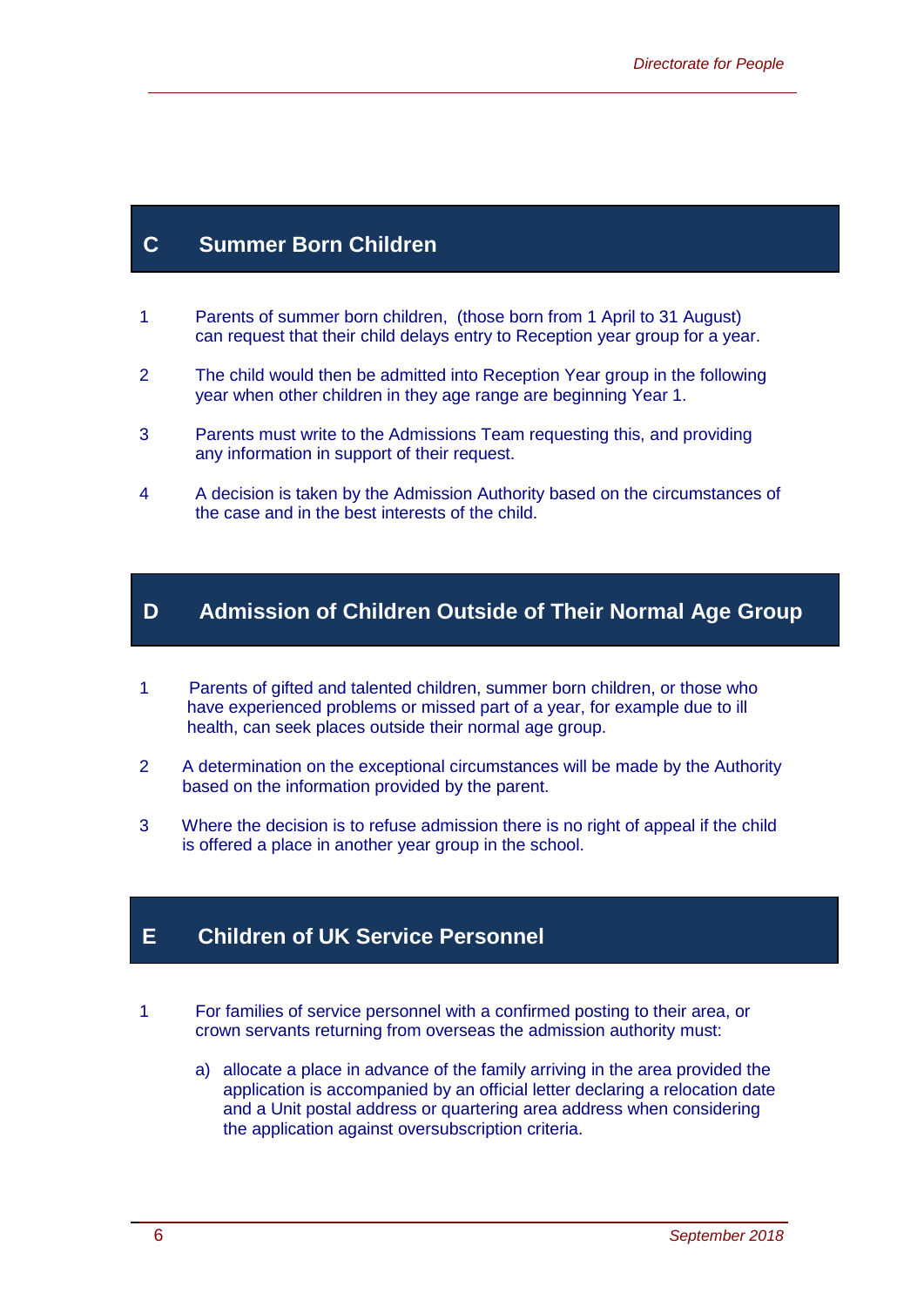#### **F Oversubscription Criteria**

1 Where the number of applications for a primary or secondary school received during the normal admissions round exceeds the admission number of the school, or an admission limit set higher than the admission number, then admission will be determined in accordance with the following priority of admission criteria:

 Children who have a Statement of Special Educational Need which names the school are required to be admitted.

First, Looked After Children and previously Looked After Children;

 Second, to children with brothers and/or sisters attending the school on the proposed date of admission*;*

 Third, to children living nearest the school; the distance to be measured by a straight line between the centre point of the child's ordinary place of residence and the main entrance to the school building.

2 The child's ordinary place of residence will be deemed to be a residential property at which the person or persons with parental responsibility for the child resides at the closing date for receiving applications for admission to school.

 Where parental responsibility is held by more than one person and those persons reside in separate properties, the child's ordinary place of residence will be deemed to be that property at which the child resides for the greater part of the week including weekends.

 Where responsibility for a child is shared evenly, the person receiving Child Benefit is deemed to be the person responsible for completing application forms, and whose address will be used for admissions purposes.

- 3 For the sibling criterion to be applicable one of the following conditions must exist:
	- a) brother and/or sister to be permanently resident at the same address;
	- b) stepbrother and/or stepsister to be permanently resident at the same address (to include half brothers/sisters).
- 4 A 'looked after child is a child who is (a) in the care of a local authority, or (b) being provided with accommodation by a local authority in the exercise of their social care function s at the time of making an application to the school.

 Previously looked after children are children who were looked after, but ceased To be so because they were adopted (or became subject to a residence order or special guardianship order).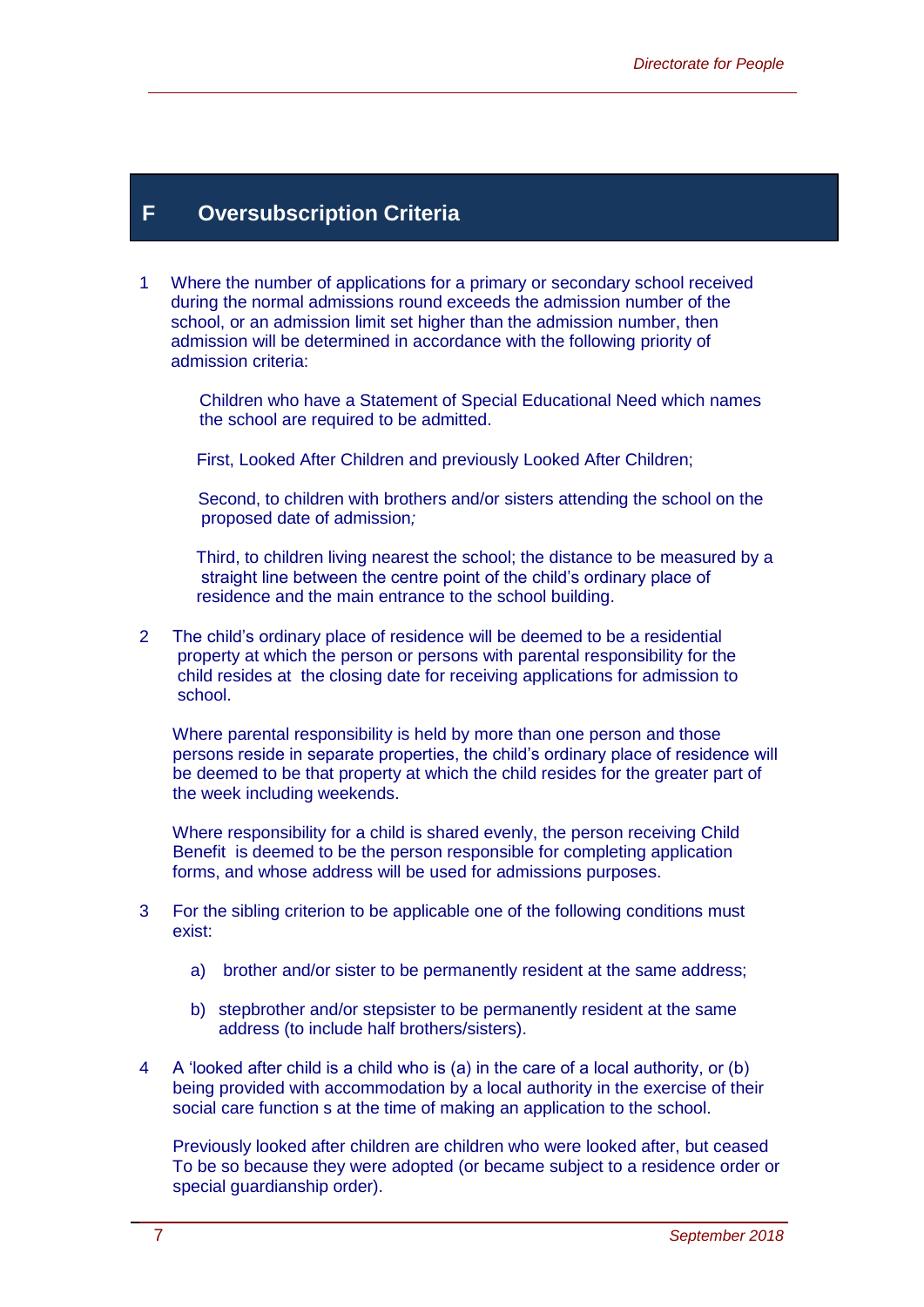#### **G Expressing a Preference for Admission to the Relevant Year Group**

- 1 This procedure applies to admission for the Reception Year in either a primary school (age range 5-11) and to Year 7 in a secondary school.
- 2 For admission to the Reception Year Group or Year 7 parents will be invited to express three preferences for those schools at which they wish their child to receive education.
- 3 Preferences will be made via the online admissions sysem or on the common application form.
- 4 The application will provide three spaces in which parents can state their preferences in rank order, and give reasons for those preferences.\*1
- 5 For primary applications, the common application form for admission to school during the normal admissions round will be handed in to the school ranked first on the common application form. For secondary schools the completed form will be handed in to the child's current primary school. Forms can also be submitted through the Council Website using the Online Admissions System, which is the preferred method of application recommended to parents.
- 6 Applications must submitted by the closing dates of 31st October 2018 for secondary schools and by 15th January 2020 for primary schools.

#### **H Single Offer of a School Place**

- 1 All preferences for individual schools will be treated equally.
- 2 For each preference expressed the Authority will determine whether the child is eligible for admission.
- 3 Where a preference is expressed for a primary or secondary school which is oversubscribed the Authority will apply the priority of admission oversubscription criteria.
- 4 The Authority will make a single offer of a school place for the highest ranked preference where the child is eligible for admission to school. (see Annex 3)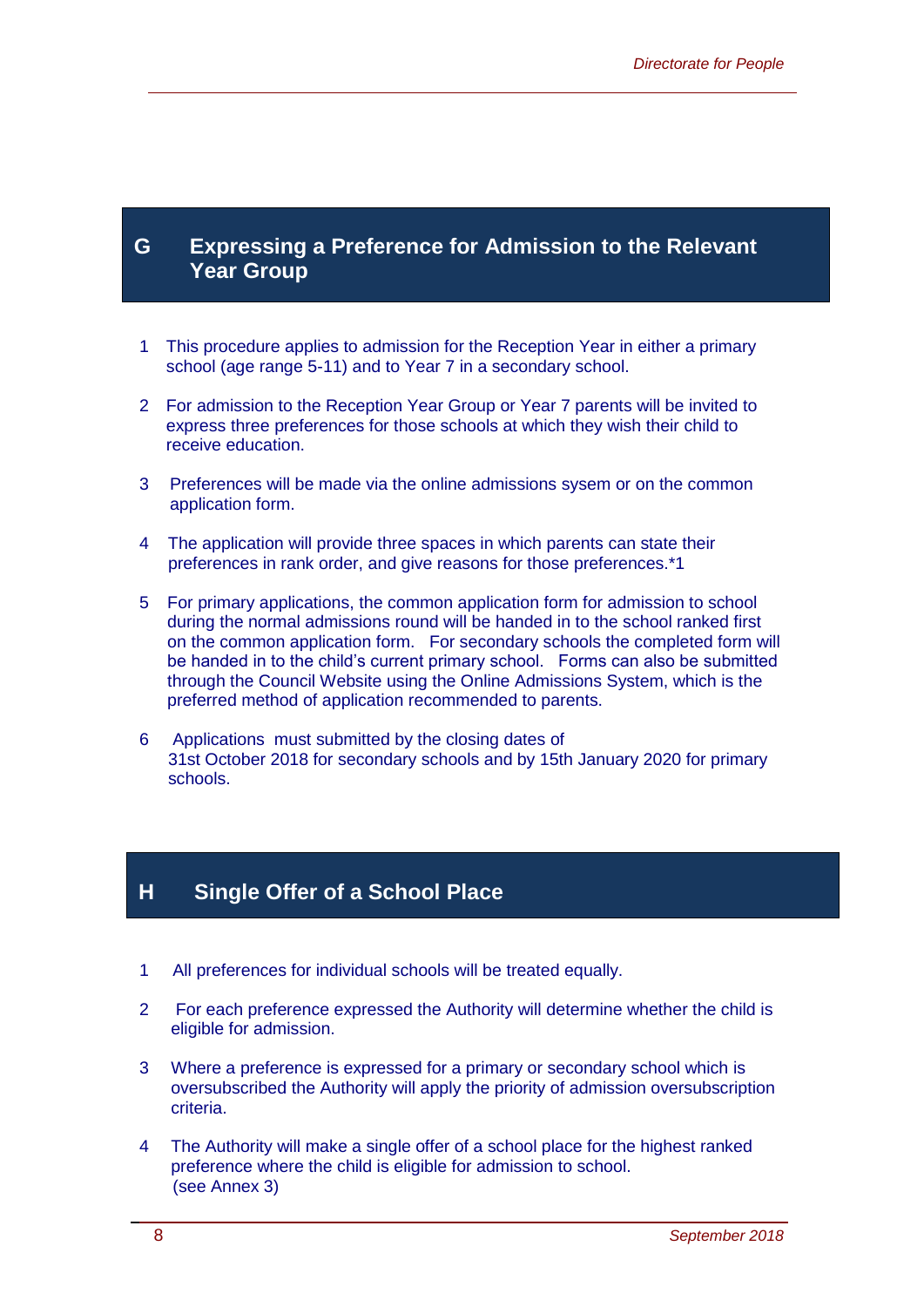- 5 For children not resident in Barnsley, the offer of a place will be made by the Authority in which the child resides.
- 6 The Authority will only make a single offer of a school place.
- 7 The offer of a place to a parent will be communicated to the parent on the offer day of 16 April 2019 for primary schools and 1 March 2019 for secondary schools.
- 8 No acknowledgement of an offer will be required from the parent where they accept that offer of a place.
- 9 However, where a parent declines the offer of a place made to them by the Authority they must inform the Authority within 10 working days from the date of receipt of the letter.
- 10 Where the Authority cannot make a single offer for any of the preferences expressed by a parent resident in Barnsley, an offer will be made to the parent for the nearest community or voluntary controlled school in Barnsley with places available to the child's ordinary place of residence. This may also include a voluntary aided school or academy.

 For definition of 'nearest' and 'ordinary place of residence' see Section D points (1) and (2).

- 11 The offer of a place under point 10 will be done after the offers made for all other preferences to schools, and before the offer day.
- 12 a) Where a place has been allocated and the parent declines that place and requires a place at a school ranked lower on the original common application form, the parent must notify the Authority in writing.
	- b) Where a place has been allocated and the parent declines that place and requires a place at a school not originally named by the parent, the parent will be required to complete another application.

 The allocated place will remain assigned to the child until such time as the parent accepts an offer for another school.

- 13 Where an application submitted by a parent contains fewer than three preferences it will be dealt with under the same criteria as one which contained three.
- 14 In the case where a parent fails to complete and submit an application form they will not receive a single offer of a school place on National Offer Day.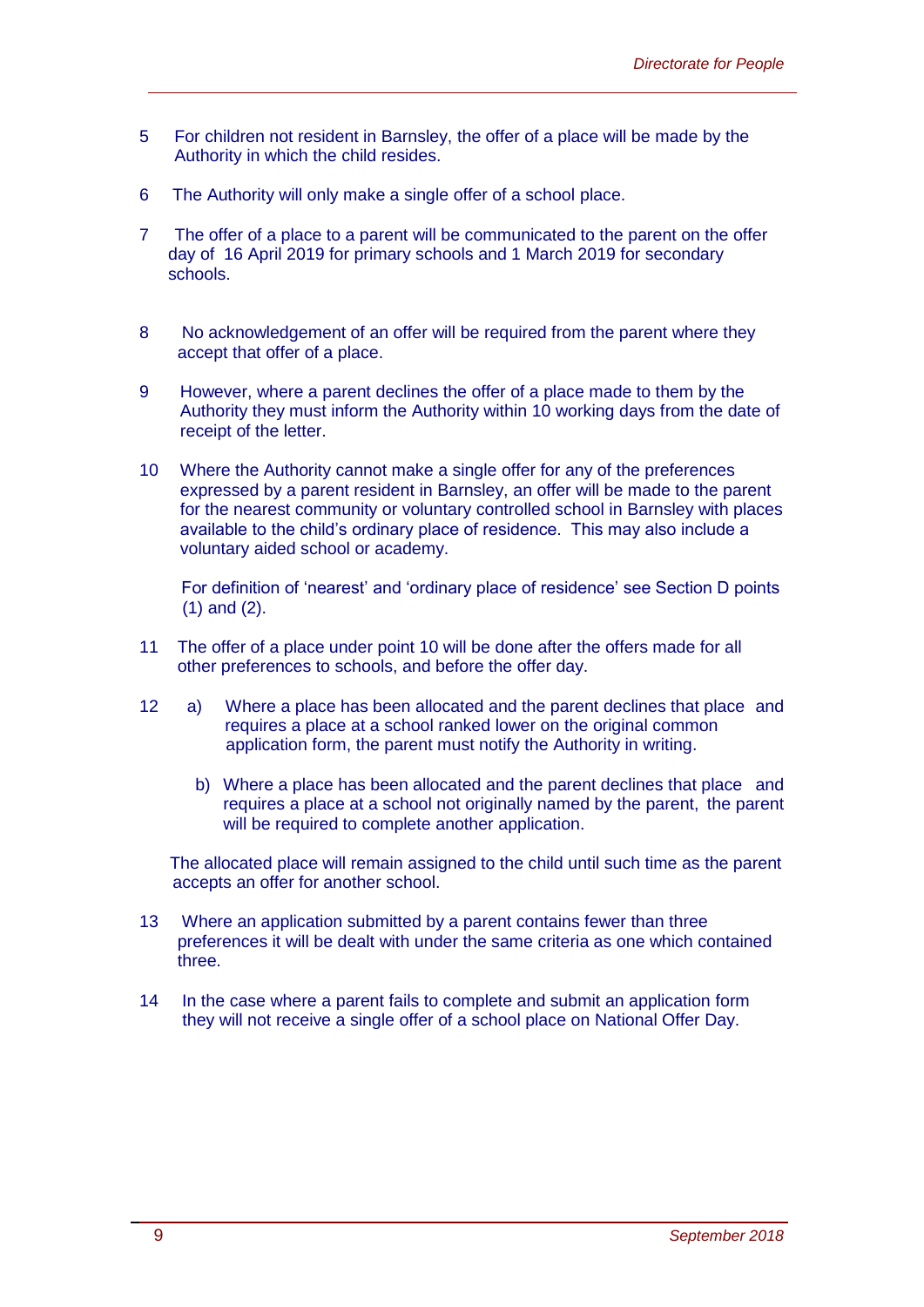#### **I Late Applications**

- 1 Late applications received for primary schools after 15 January 2020 by the Authority will be considered after the determination of the single offer of a school place for those common application forms received by 15 January.
- 2 Late applications for secondary school received by the Authority up to 30 November 2018 will be included in the offer of places made on the offer day.
- 3 Late applications for secondary schools received after 30 November by the Authority will be considered after the determination of the single offer of a school place for those common application forms received by 30 November.

### **J Waiting Lists**

- 1 The Authority will establish a waiting list for all schools where the number of applications for those schools has exceeded the places available in the relevant year group.
- 2 Names of children will automatically be placed on the waiting list for a school where they have not been offered a place where that school is ranked above that at which a place has been offered to the parent.
- 3 Parents will have the right to request their child's name placed on the waiting list for a school where they have not been offered a place which is ranked lower than that at which they have received a single offer of a school place.
- 4 A vacancy arises in Reception Year and Year 7 only when the number of allocations to a particular school falls below the admission number (or a higher admission limit where one has been set). Any vacancy which arises in Year R or Year 7 following allocation of places will be filled from the waiting list.
- 5 The waiting list will be established on the offer day and be maintained up to the end of the Autumn Term in the admission year.
- 6 The waiting list is determined according to the Authority's priority of admission oversubscription criteria.
- 7 Following the offer day should an application be received for a school where the pupil has a higher priority, as determined by the admissions criteria for a place at the school, they will be placed on the waiting list above those with a lower priority.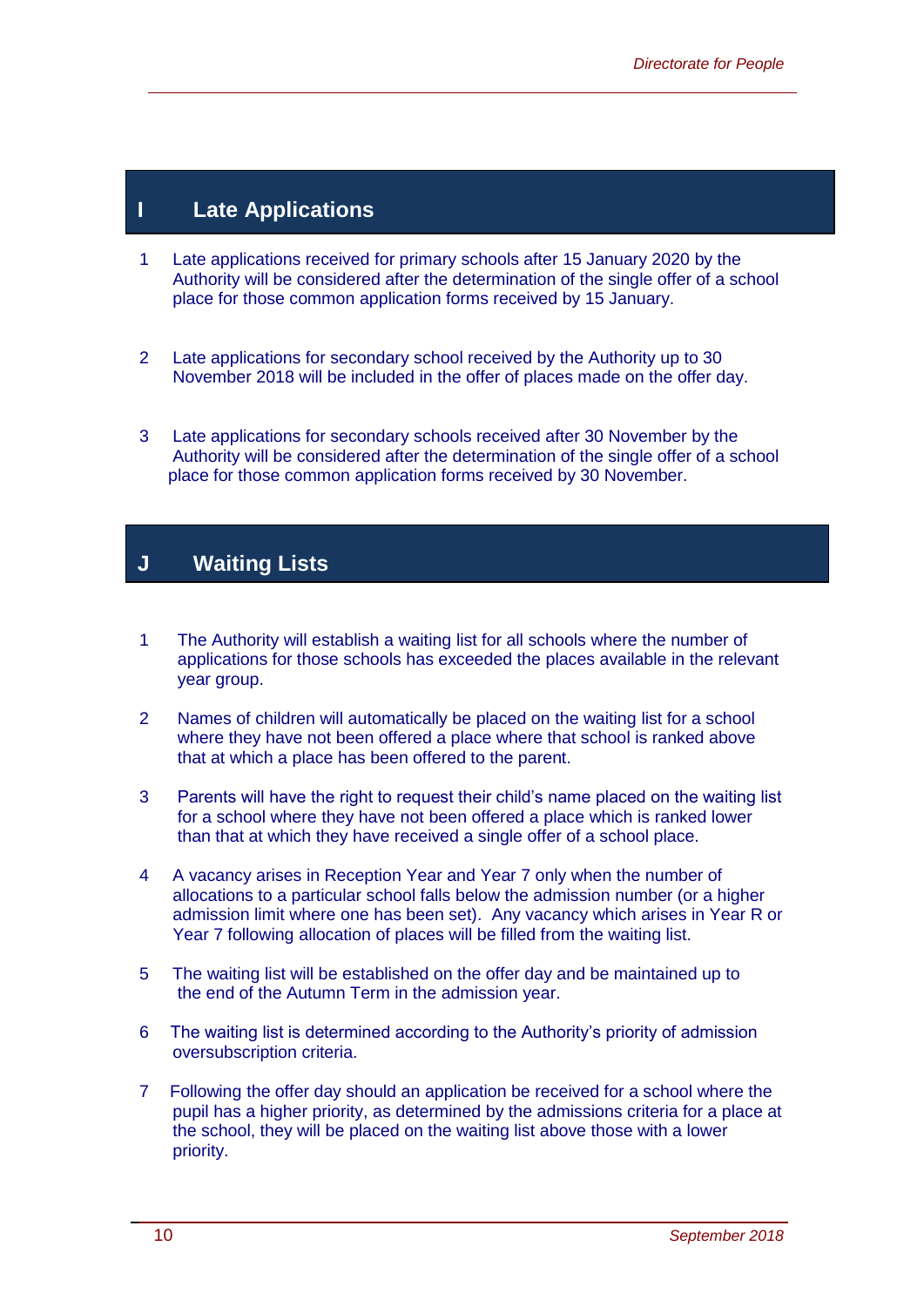- 8 Parents who intend to appeal against the Authority's decision not to offer a place at a preferred school(s) should do so irrespective of having their child's name placed on the waiting list.
- 9 For those parents who proceed to an independent appeal, no consideration is given to a child's position on the waiting list.

#### **K False Information**

- 1 Where the Authority has made a single offer of a place at a school on the basis of a fraudulent or intentionally misleading application from a parent, which has effectively denied a place to a child with a stronger claim to a place at the school, the offer of a place will be withdrawn.
- 2 Where a child starts attending the school on the basis of fraudulent or intentionally misleading information the place may be withdrawn depending on the length of time that the child has been at the school. Where a place or an offer has been withdrawn the application will be re-considered and an independent appeal offered where the child is not re-admitted to the school.
- 3 Where it is established that the place was obtained on the basis of fraudulent or intentionally misleading application and the child continues to attend the school, the sibling criterion will cease to apply in the event of the parent making an application to the same school on behalf of a younger child in the family.

#### **L Appeals Against the Authority's Decision Not to Offer A School Place**

- 1 Any parent whose child is not offered a school place for which they have expressed a preference has the right to an independent appeal.
- 2 The right of an independent appeal applies to all preferences expressed.
- 3 Parents who intend to make an appeal must submit a Notice of Appeal to the Authority within 20 school days of receiving the offer letter.
- 4 Normally appeal hearings will be held within 40 school days of the closing date for receiving the notice of appeal.
- 5 For twice excluded pupils see section N.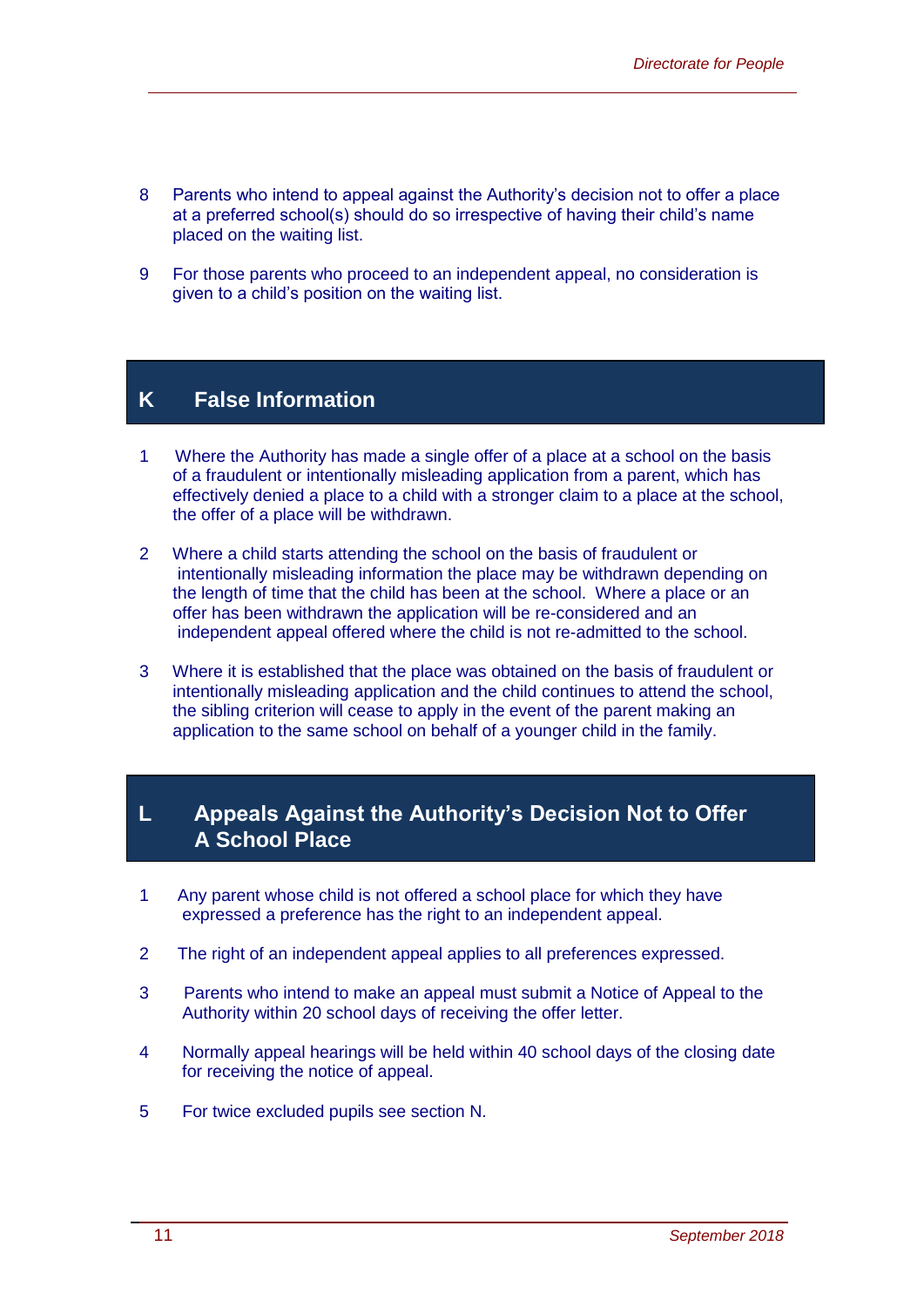#### **M No Common Application Form Received for Children Resident in Barnsley**

- 1 On 1 July 2020 the Authority will identify children for whom no common application form has been received.
- 2 These parents will be contacted to determine whether they intend to apply for a maintained school in any local education authority area.
- 3 Where parents inform the Authority that their child will be attending a school not maintained by a local education authority (private/independent) no place will be allocated to the child.
- 4 All other children not included under Part 3 will be allocated a place as follows:
	- a) where subsequently a common application form is submitted a single offer of a school place will be made in accordance with the admission arrangements;
	- b) where no common application form is received a place will be allocated to the child at the nearest community and voluntary controlled school in Barnsley with places available to their normal place of residence.

#### **N Applications for Admission to Schools Outside the Normal Admissions Round**

- 1 Where applications are received for admission to school following the offer day they will be dealt with as follows:
	- a) admission where the year group is below the admission number (or higher admission limit where one has been set).

The parent will be offered a place

- b) admission where the year group is above the admission number (or higher admission limit where one has been set).
	- (i) where the Authority determines that there would not be prejudice to the provision of efficient education or the efficient use of resources by the admission the parent will be offered a place.
	- (ii) where the Authority determines that there would be prejudice to the provision of efficient education or the efficient use of resources by the admission the parent will not be offered a place.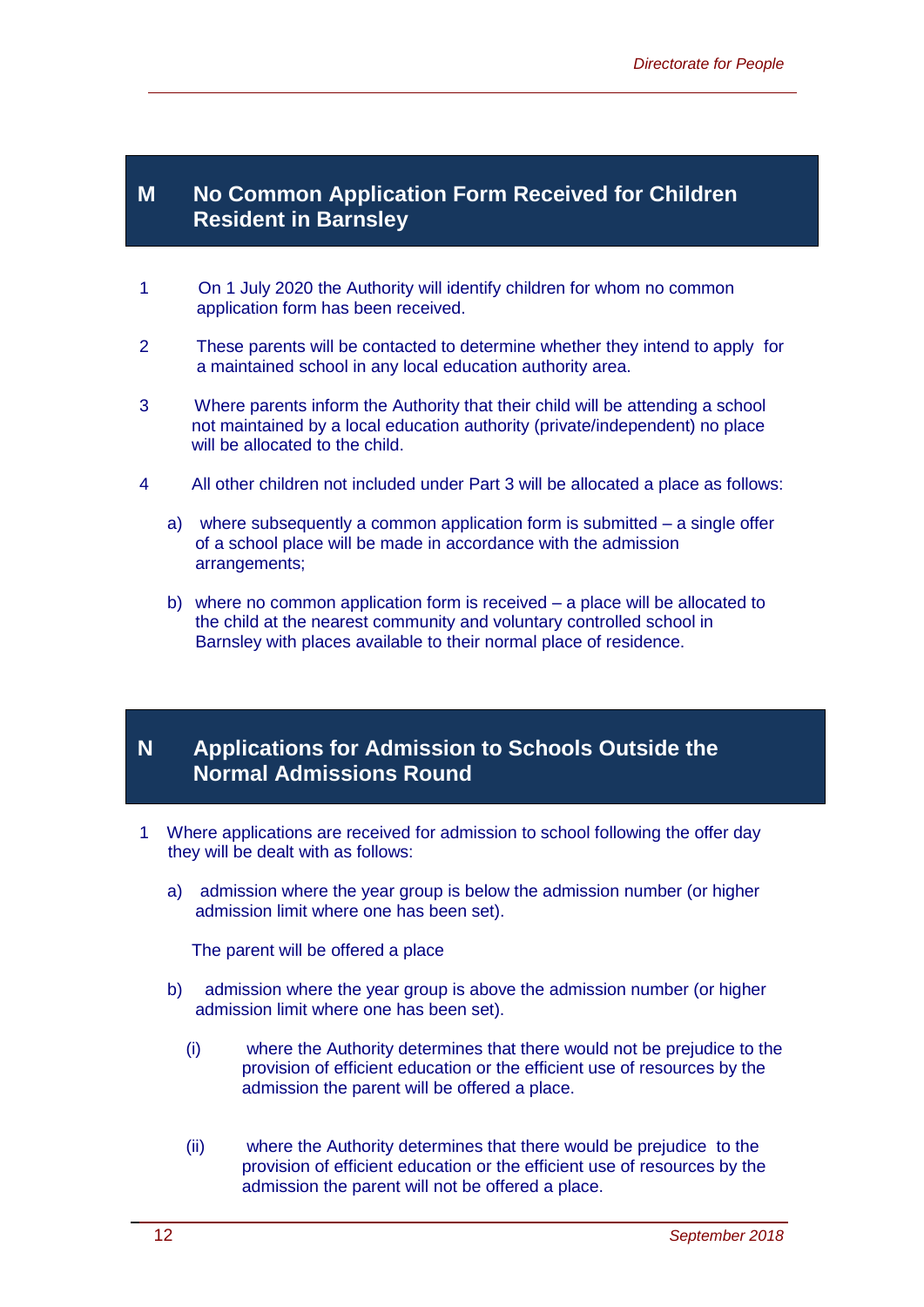The prejudice referred to under b(ii) may arise by reason of measures required to be taken in order to ensure compliance with the duty imposed on the Authority to comply with the statutory limit on infant class sizes.

2 Where the admission is for Years 8-11 inclusive and the pupil is deemed to be a pupil with challenging behaviour the Authority can determine not to offer a place even though there may be places available in the appropriate year group because to do so would prejudice the provision of efficient education or the efficient use of resources.

This will be where the school to which the application is made has a particularly high concentration of pupils with challenging behaviour and where either:

- a) it is under special measures or has recently come out of them (within the last two years); or
- b) it has been identified by OFSTED as having serious weaknesses; or
- c) it is subject to a formal warning notice; or
- d) it is a Fresh Start school;
- e) or it is a secondary school, less than 25% of whose pupils are achieving 5 or more GCSEs at grades A\* - C.
- 3 Where a parent is not offered a place at a school outside of the normal admission round they have the right to an independent appeal.

#### **O Twice Excluded Pupils**

- 1 Where a child has been permanently excluded from two or more schools parents can express a preference for a school place, but the requirement to comply by the Authority does not apply.
- 2 Where the Authority does not comply with a parent's preference, the parent does not have the right of an independent appeal.
- 3 Where a child has been permanently excluded from two or more schools this provision applies to them during the period of two years beginning with the date on which the latest of those exclusions took effect.

#### **P Distance Criterion : Tie Break**

 1 Where the offer of the remaining place in the relevant year group could be made to the parent of eligible multiple siblings, resident at the same address, it will be for the parent to determine for which sibling the single offer of the school place will be made.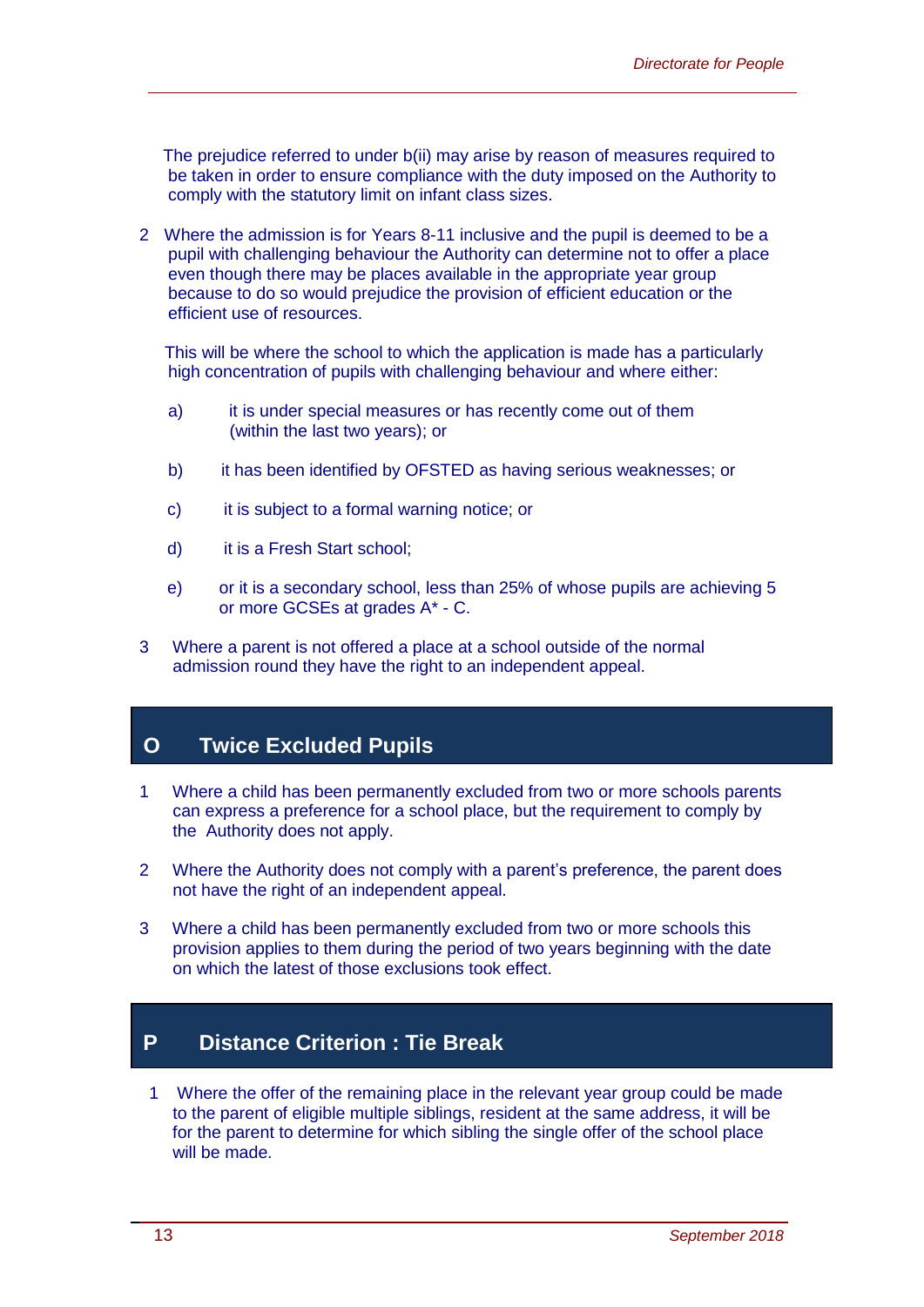- 2(a) Where the offer of the remaining place in the relevant year group could be made for a number of eligible children resident equi-distant from the school the determination of the single offer will be by Random Allocation.
- (b) The Random Allocation will:
	- (i) be independently supervised by a representative of the Council Governance Department;
	- (ii) take place on a date and at a time notified in advance to the participating parents so that they can attend as witnesses.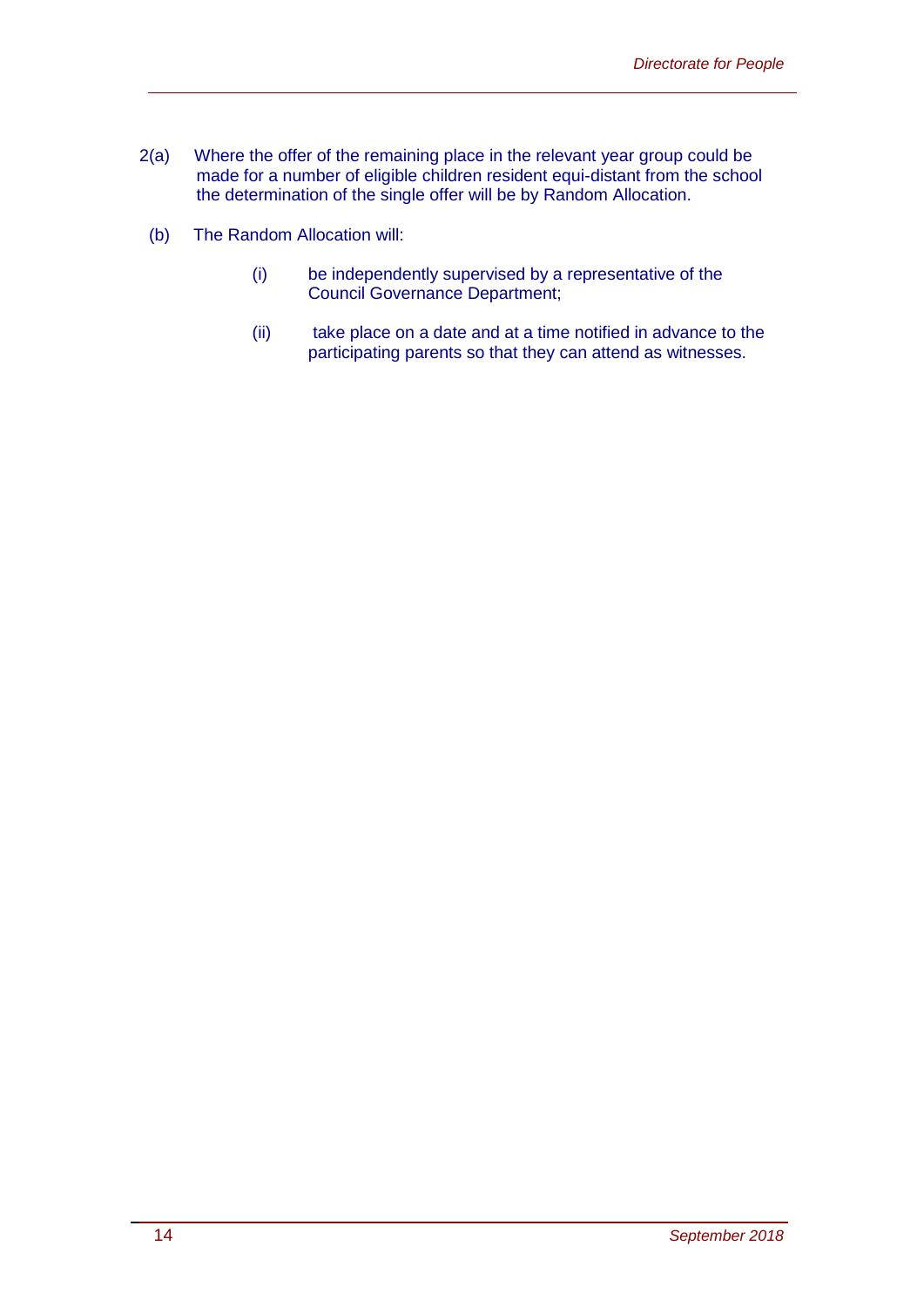# **ANNEX 1**

# **Community and Voluntary Controlled Schools**

|                              | <b>ADMISSION</b><br><b>NUMBER</b> |
|------------------------------|-----------------------------------|
| <b>NAME OF SCHOOL</b>        | 40                                |
| <b>Athersley North</b>       | 40                                |
| <b>Athersley South</b>       |                                   |
| <b>Barugh Green</b>          | 45                                |
| <b>Birdwell</b>              | 30                                |
| <b>Birkwood</b>              | 40                                |
| <b>Brierley</b>              | 30                                |
| <b>Burton Road</b>           | 45                                |
| Cawthorne                    | 20                                |
| <b>Cherry Dale</b>           | 40                                |
| <b>Cudworth Churchfields</b> | 60                                |
| <b>Dearne Goldthorpe</b>     | 40                                |
| Gawber                       | 30                                |
| Greenfield                   | 40                                |
| Hoylandswaine                | 20                                |
| Jump                         | 30                                |
| <b>Joseph Locke</b>          | 60                                |
| Keresforth                   | 30                                |
| Lacewood                     | 30                                |
| Ladywood                     | 30                                |
| <b>Milefield</b>             | 45                                |
| <b>Millhouse</b>             | 20                                |
| Oxspring                     | 20                                |
| <b>Shawlands</b>             | 40                                |
| <b>Silkstone</b>             | 30                                |
| <b>Silkstone Common</b>      | 20                                |
| Springvale                   | 30                                |
| Summer Lane                  | 40                                |
| Thurgoland                   | 30                                |
| Thurlstone                   | 25                                |
| Wilthorpe                    | 60                                |
| Worsbrough Common            | 60                                |
|                              |                                   |
| <b>Secondary Schools</b>     |                                   |
|                              |                                   |
| <b>Darton College</b>        | 240                               |
| <b>Penistone Grammar</b>     | 270                               |
| <b>Dearne ALC</b>            | 240                               |
| <b>Horizon ALC</b>           | 400                               |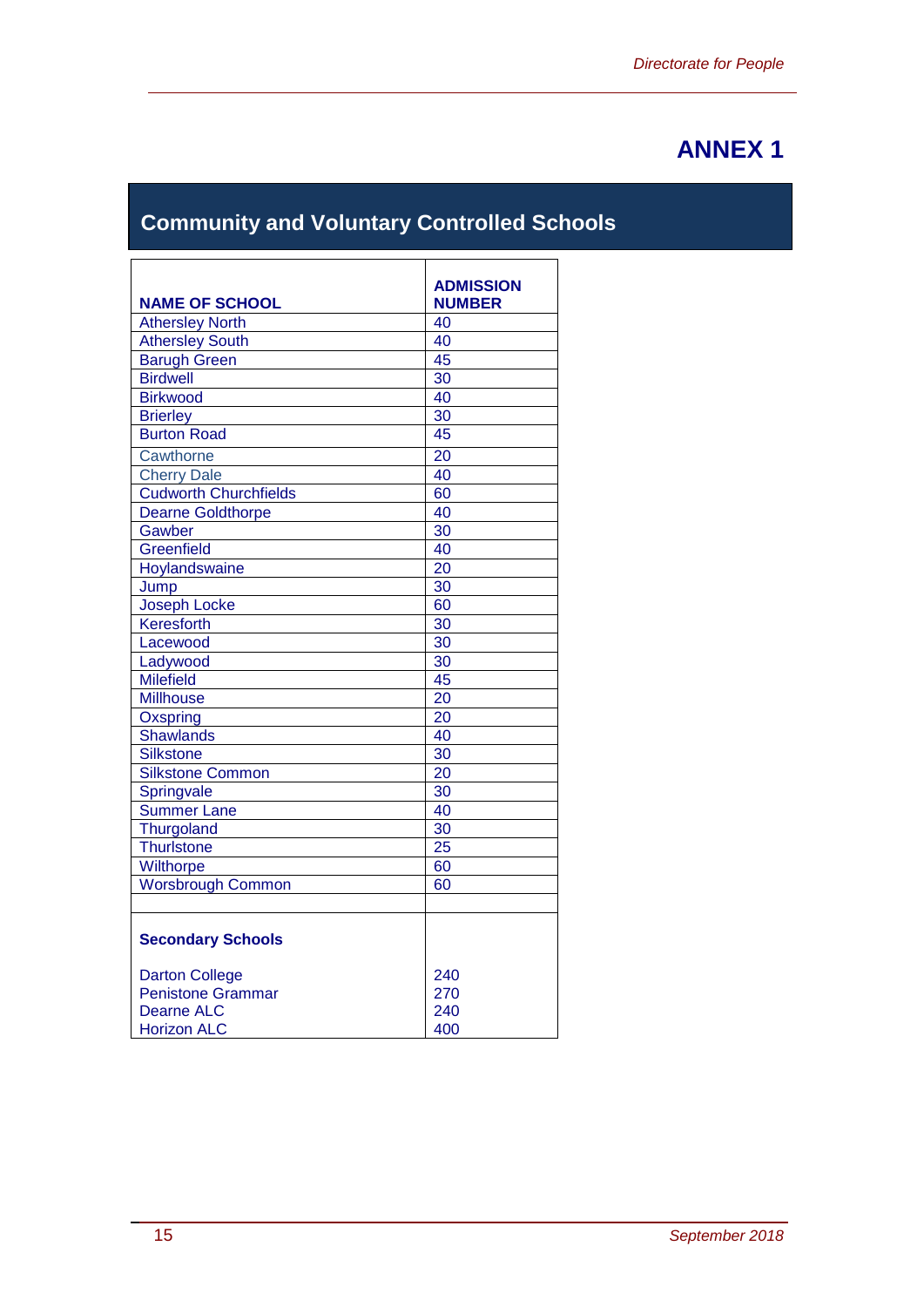# **ANNEX 2**

# **Time table for admission to primary school**

Closing date for receiving applications 15 January 2020

Offer day 16 April 2020

Appeals completed End of Summer Term 2020

## **Time table for admission to secondary school**

Closing date for receiving applications 31 October 2019

Offer day 1 March 2020

Appeals completed End of Summer Term 2020